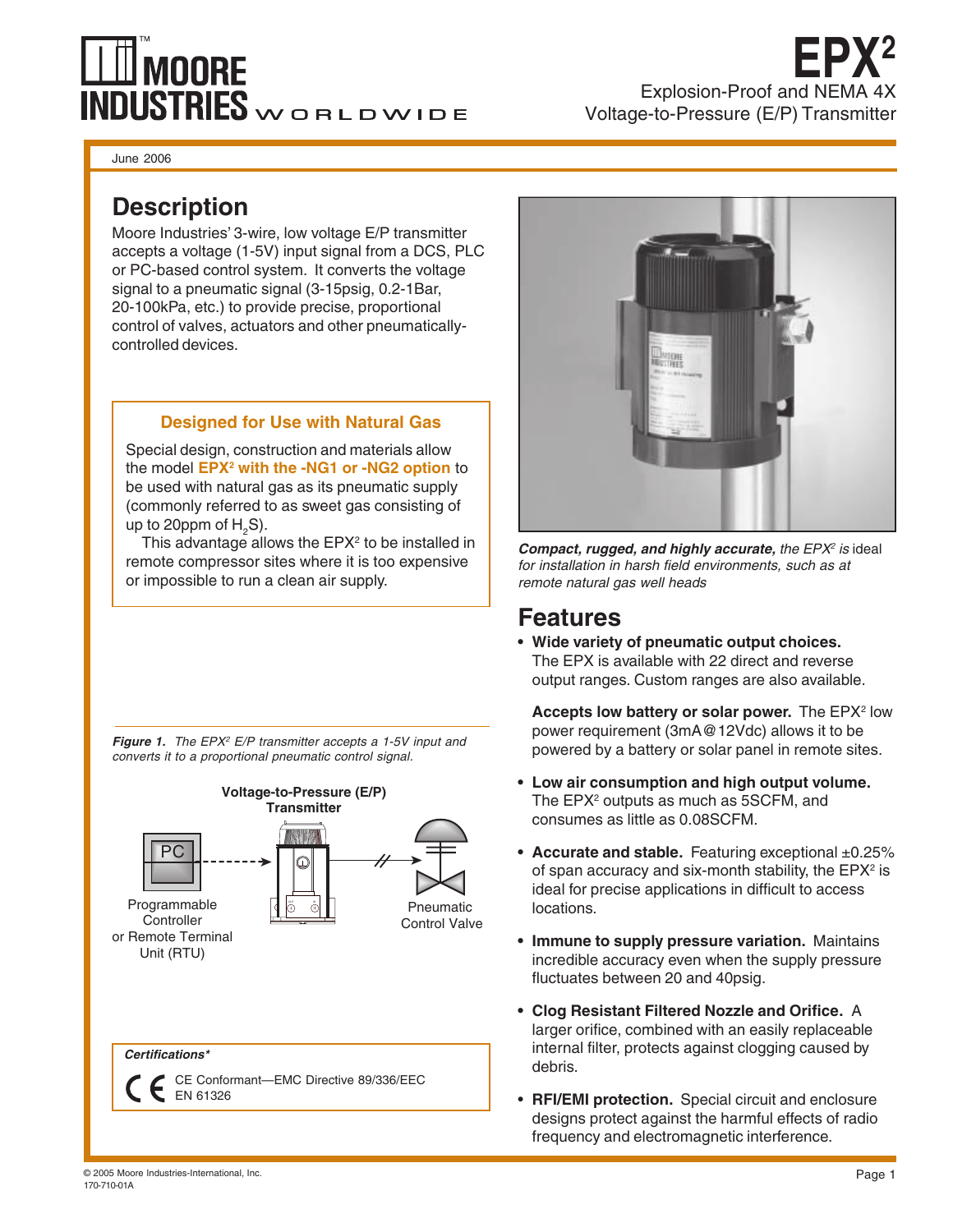# **Specifications**

|  | <b>Performance Accuracy:</b> <±0.25% of span | Performance | <b>Air Consumption</b>           |                   | Ambient Operating and Storage              |
|--|----------------------------------------------|-------------|----------------------------------|-------------------|--------------------------------------------|
|  | including the combined                       | (Continued) | (Dead-ended):                    | <b>Conditions</b> | Range:                                     |
|  | effect of linearity, hysteresis              |             | At 3psig output, 20psig supply,  |                   | -40 $^{\circ}$ C to +85 $^{\circ}$ C       |
|  | and repeatability (between                   |             | consumes 0.08SCFM                |                   | $(-40^{\circ}F to +185^{\circ}F)$          |
|  | 0 and 3psig output, error will               |             | $(0.14m3/hr)$ , maximum;         |                   | <b>Ambient Temperature</b>                 |
|  | not exceed $\pm 1.0\%$ of span)              |             | At 15psig output, 20psig         |                   | <b>Effect:</b> $\lt\pm 0.025\%$ of span/   |
|  | Stability: Not to degrade                    |             | supply, consumes 0.10SCFM        |                   | °C, maximum from                           |
|  | from stated accuracy for six                 |             | $(0.17m3/hr)$ , maximum;         |                   | $-20^{\circ}$ C to 80 $^{\circ}$ C:        |
|  | months                                       |             | At 15psig output, 40psig         |                   | $\lt\pm 0.1\%$ of span/ $\degree$ C, maxi- |
|  | Step Response: <0.2                          |             | supply, consumes 0.15SCFM        |                   | mum                                        |
|  | seconds into 100ml load                      |             | $(0.26m3/hr)$ , maximum;         |                   | <b>RFI/EMI Effect:</b>                     |
|  | $(6 \text{ in}^3)$ from 10% to 90% of        |             | At 30psig output, 40psig         |                   | $\leq \pm 0.1\%$ of span change at in      |
|  | span; Not guaranteed below                   |             | supply, consumes 0.17SCFM        |                   | field strengths of 10V/m@                  |
|  | 3psig output.                                |             | $(0.29m3/hr)$ , maximum          |                   | frequencies of 20-500MHz                   |
|  | <b>Supply Pressure Effect:</b>               |             | Maximum Input: 80psig            |                   | <b>Shock and Vibration Effect:</b>         |
|  | Negligible from 20-40psig,                   |             | without damage for units with    |                   | Meets SAMA PMC 31.1 as                     |
|  | steady pressure                              |             | output pressure rating of        |                   | detailed in the field mounted              |
|  | Air Capacity:                                |             | >15psig; 45psig without          |                   | category                                   |
|  | 5.0SCFM minimum (20psig                      |             | damage for units with output     |                   | <b>Relative Humidity:</b>                  |
|  | supply, Opsig output)                        |             | $press > 15$ psig                |                   | 0-100%, non-condensing                     |
|  | <b>Relief Capacity: 2.5SCFM</b>              |             | <b>Power Supply: 9-30Vdc</b>     |                   |                                            |
|  | minimum (15psig output)                      |             | (see 12DC required power         |                   | Adjustment Zero and Span: Screw            |
|  | Air Supply: Instrument air                   |             | option)                          |                   | adjusts zero or span by                    |
|  | only, 20-40psig. (Must be                    |             | <b>Mounting Position Effect:</b> |                   | $±10\%$ minimum.                           |
|  | 5psig greater than maximum                   |             | Negligible, unit can be          |                   | non-interactive                            |
|  | output)                                      |             | mounted in any position;         |                   |                                            |
|  | Gas Supply with -NG1 or                      |             | Should be mounted upright or     |                   | <b>Weight</b> $2.0kg$ (4.4 lbs)            |
|  | -NG2 Option: Same                            |             | horizontal to keep water out if  |                   |                                            |
|  | cleanliness as instrument air.               |             | it is not in a dry environment   |                   |                                            |
|  | H <sub>2</sub> S not to exceed 20ppm         |             |                                  |                   |                                            |
|  |                                              |             |                                  |                   |                                            |
|  |                                              |             |                                  |                   |                                            |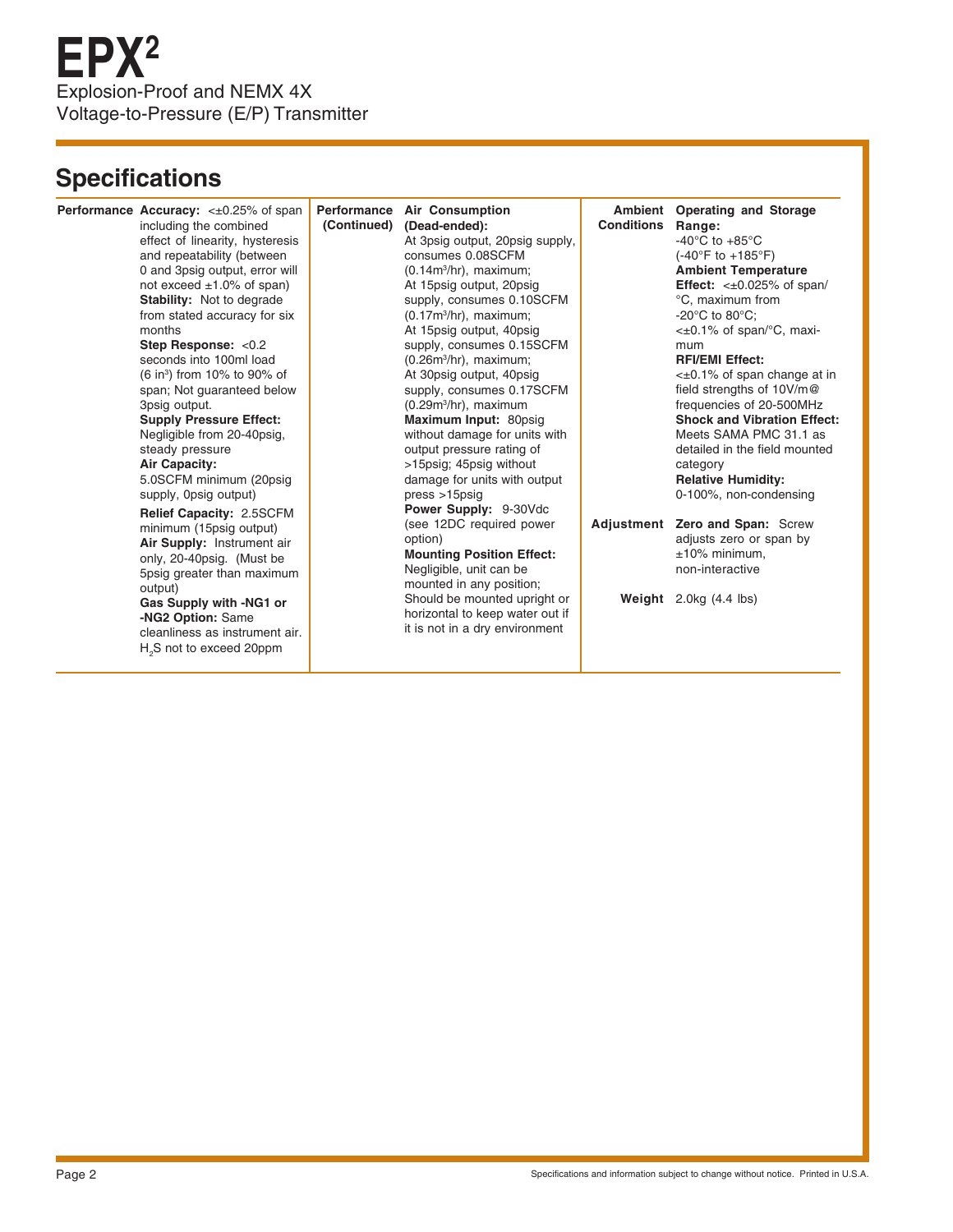## **Ordering Information**

| <b>Unit</b>                                                                                      | <b>Input</b>                                                                                                                                                       | Output*                                                                                                                                                                                                                                                                                                                                                                                     | <b>Supply Pressure**</b>                                                                                                                                                                                                                                                                                                                                                                 | <b>Options</b>                                                                                                                                                                                                                                                                                                                                                                                                                                                                                                         | <b>Housing</b>                                                                                                                                                                                                                                                                                                                                                                                                            |
|--------------------------------------------------------------------------------------------------|--------------------------------------------------------------------------------------------------------------------------------------------------------------------|---------------------------------------------------------------------------------------------------------------------------------------------------------------------------------------------------------------------------------------------------------------------------------------------------------------------------------------------------------------------------------------------|------------------------------------------------------------------------------------------------------------------------------------------------------------------------------------------------------------------------------------------------------------------------------------------------------------------------------------------------------------------------------------------|------------------------------------------------------------------------------------------------------------------------------------------------------------------------------------------------------------------------------------------------------------------------------------------------------------------------------------------------------------------------------------------------------------------------------------------------------------------------------------------------------------------------|---------------------------------------------------------------------------------------------------------------------------------------------------------------------------------------------------------------------------------------------------------------------------------------------------------------------------------------------------------------------------------------------------------------------------|
| EPX <sub>2</sub><br>Explosion-<br>Proof and<br>NEMA 4X<br>Voltage-to-<br>Pressure<br>Transmitter | $1-5V$<br>(3-wire) into<br>1 Mohm<br><b>IMPORTANT</b><br><b>NOTE:</b><br>A power supply<br>voltage selection<br>$(i.e., -12DC)$<br>under "Options"<br>is required. | 0-20PSIG<br><b>1-17PSIG</b><br>3-15PSIG<br>3-16.6PSIG<br>3-18PSIG<br><b>3-27PSIG</b><br>6-30PSIG<br>$.2 - 1 BAR$<br>20-100KPA<br>.2-1KGCM2<br>.02-.10MPA<br>Reverse Output:<br><b>20-0PSIG</b><br><b>17-1PSIG</b><br><b>15-3PSIG</b><br>16.6-3PSIG<br><b>18-3PSIG</b><br><b>27-3PSIG</b><br>30-6PSIG<br>$1 - 2BAR$<br>100-20KPA<br><b>1-.2KGCM2</b><br>.10-.02MPA<br>pressure to its right. | 25PSI<br>22PSI<br>20PSI<br>22PSI<br>23PSI<br>32PSI<br>35PSI<br><b>1.4BAR</b><br><b>140KPA</b><br><b>1.4KGCM2</b><br>.14MPA<br>25PSI<br>22PSI<br>20PSI<br>22PSI<br>23PSI<br>32PSI<br>35PSI<br><b>1.4BAR</b><br><b>140KPA</b><br><b>1.4KGCM2</b><br>.14MPA<br>*The unit's output must match the supply<br>**Supply Pressure must be at least 5psi<br>(0.3Bar) higher than output pressure. | -12DC (Required Option)<br>instrument power 9-30Vdc,<br>3mA@12Vdc<br>-NG1 Unit equipped with<br>electrical wire seal fitting<br>assembly and vent port on the<br>same side of the unit for using<br>Natural Gas (sweet gas<br>consisting of up to 20ppm $H_0S$ )<br>as the pneumatic supply<br>-NG2 Unit equipped with<br>electrical wire seal fitting<br>assembly and vent port on<br>opposite sides of the unit for<br>using Natural Gas (sweet gas<br>consisting of up to 20ppm $H_0S$ )<br>as the pneumatic supply | <b>EXI</b> Explosion-proof housing<br>with 1/2-inch NPT, female<br>threaded entry port for<br>connecting the input wiring<br>conduit<br><b>EXIM</b> Explosion-proof<br>housing with M20 x 1.5<br>metric, female threaded<br>entry port for connecting the<br>input wiring conduit<br><b>P</b> suffix indicates enclosure comes<br>equipped with base plate and U-bolts<br>for mounting on a 2-inch pipe (i.e.<br>$EXIP$ ) |
|                                                                                                  |                                                                                                                                                                    |                                                                                                                                                                                                                                                                                                                                                                                             |                                                                                                                                                                                                                                                                                                                                                                                          |                                                                                                                                                                                                                                                                                                                                                                                                                                                                                                                        |                                                                                                                                                                                                                                                                                                                                                                                                                           |

**When ordering, specify:** Unit / Input / Output / Supply Pressure / Options [Housing] **Model number example:** EPX2 / 1-5V / 3-15PSIG / 20PSI / -12DC -NG1 [EXIM]

**Figure 2.** EPX<sup>2</sup> Electrical Connections



Page 3